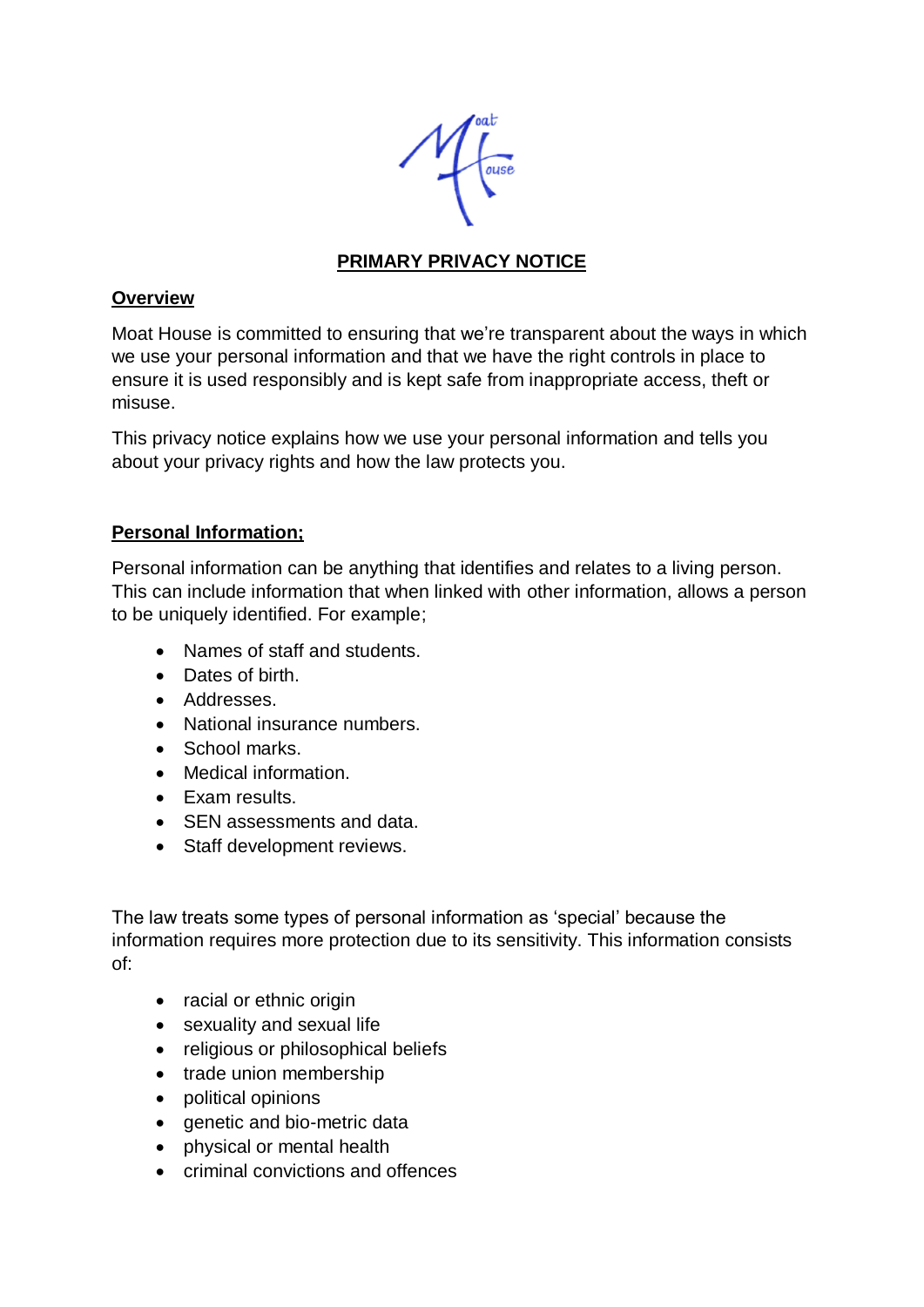## **Purposes**

We collect, store and maintain information for a number of different reasons, these include;

- to support student learning and the delivery of education
- to monitor and report on student progress
- to provide appropriate pastoral care
- to assess the quality of our services
- to comply with the law regarding data sharing
- to comply with our statutory obligations

### **Legal basis for processing data and information sharing**

In the majority of cases, schools process personal data as the law requires. For all other processing, schools will collection personal information where:

- you, or your legal representative, have given consent
- you have entered into a contract with us
- it is required by law (such as where this is mandated by statute or under a court order)
- it is necessary for employment related purposes
- it is necessary to deliver health or social care services
- it is necessary to protect you or others from harm (e.g.in an emergency or civil disaster)
- it is necessary to protect public health
- it is necessary for exercising or defending legal rights
- you have made your information publicly available
- it is necessary for archiving, research, or statistical purposes
- it is necessary in the substantial public interest for wider societal benefits and is authorised by law
- it is necessary for fraud prevention and the protection of public funds
- it is in our legitimate interests (or those of a third party) provided your interests and fundamental rights do not override those interests

Your personal information may also be shared with other organisations, such as those who assist us in providing services and those who perform technical operations such as data storage and hosting on our behalf.

These practical arrangements and the laws governing the sharing and disclosure of personal information often differ from one service to another.

For this reason, each of our key service areas provide additional information about how we collect and use your information. These privacy notices explain:

• why we need your information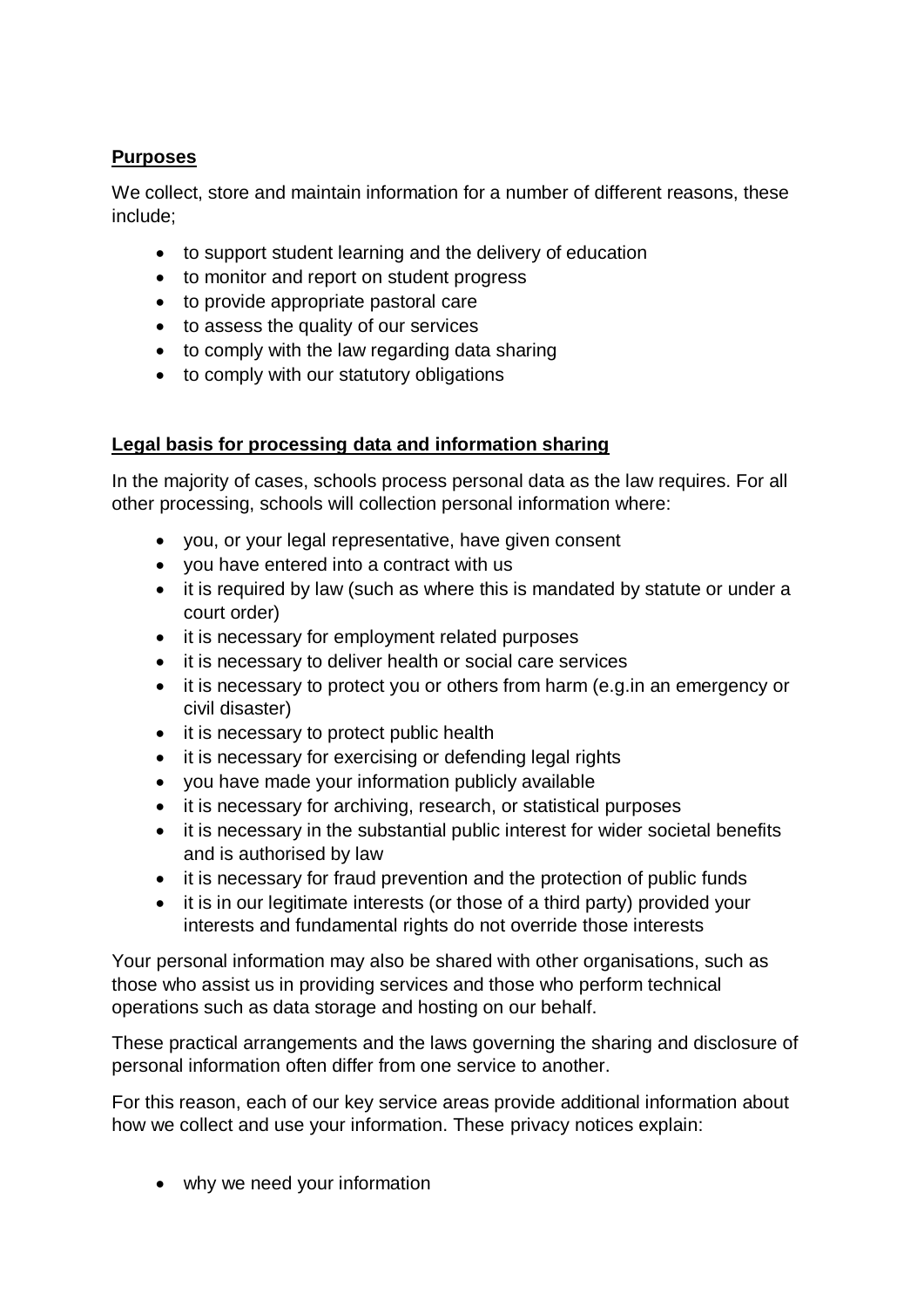- who else we obtain or receive it from
- the legal basis for collection and the choices you have
- who we share it with and why
- whether decisions which legally affect you are made solely using machine based technologies
- how long we keep your information
- how to exercise your rights

The specific privacy notices may be accessed on our website

#### **Data Transfers beyond EEA**

We'll only send your data outside the European Economic Area ('EEA'):

- with your consent, or
- to comply with a lawful and legitimate request, or
- if we use service providers or contractors in non EEA countries.

If we do transfer your information beyond the EEA, we will make sure that it is protected in the same way as if it was being used in the EEA. We will use one of these safeguards:

- Transfer it to a non EU country with privacy laws that give the same protection as the EU. [Learn more on the European Commission Justice website.](https://ec.europa.eu/info/law/law-topic/data-protection_en)
- Put in place a contract with the recipient that means they must protect it to the same standards as the EEA. [More information is available on the European](http://ec.europa.eu/justice/data-protection/international-transfers/adequacy/index_en.htm)  [Commission Justice website.](http://ec.europa.eu/justice/data-protection/international-transfers/adequacy/index_en.htm)
- Transfer it to organisations that are part of the Privacy Shield. This is a framework that sets privacy standards for data sent between the US and EU countries. It makes sure those standards are similar to what is used within the EEA. [You can find out more about the Privacy Shield on the European Commission](https://ec.europa.eu/info/law/law-topic/data-protection/data-transfers-outside-eu/eu-us-privacy-shield_en)  [Justice website](https://ec.europa.eu/info/law/law-topic/data-protection/data-transfers-outside-eu/eu-us-privacy-shield_en)

If we propose to make a transfer in response to a lawful and legitimate request we will normally tell you in advance unless there are compelling reasons, such as law enforcement or, reasons of safety which justify not doing so.

#### **Automated decisions**

This is not appropriate for Moat House as we do not currently make[s] decisions which legally affect individuals through the use of a computerised system or programme. All decisions are based on human intervention.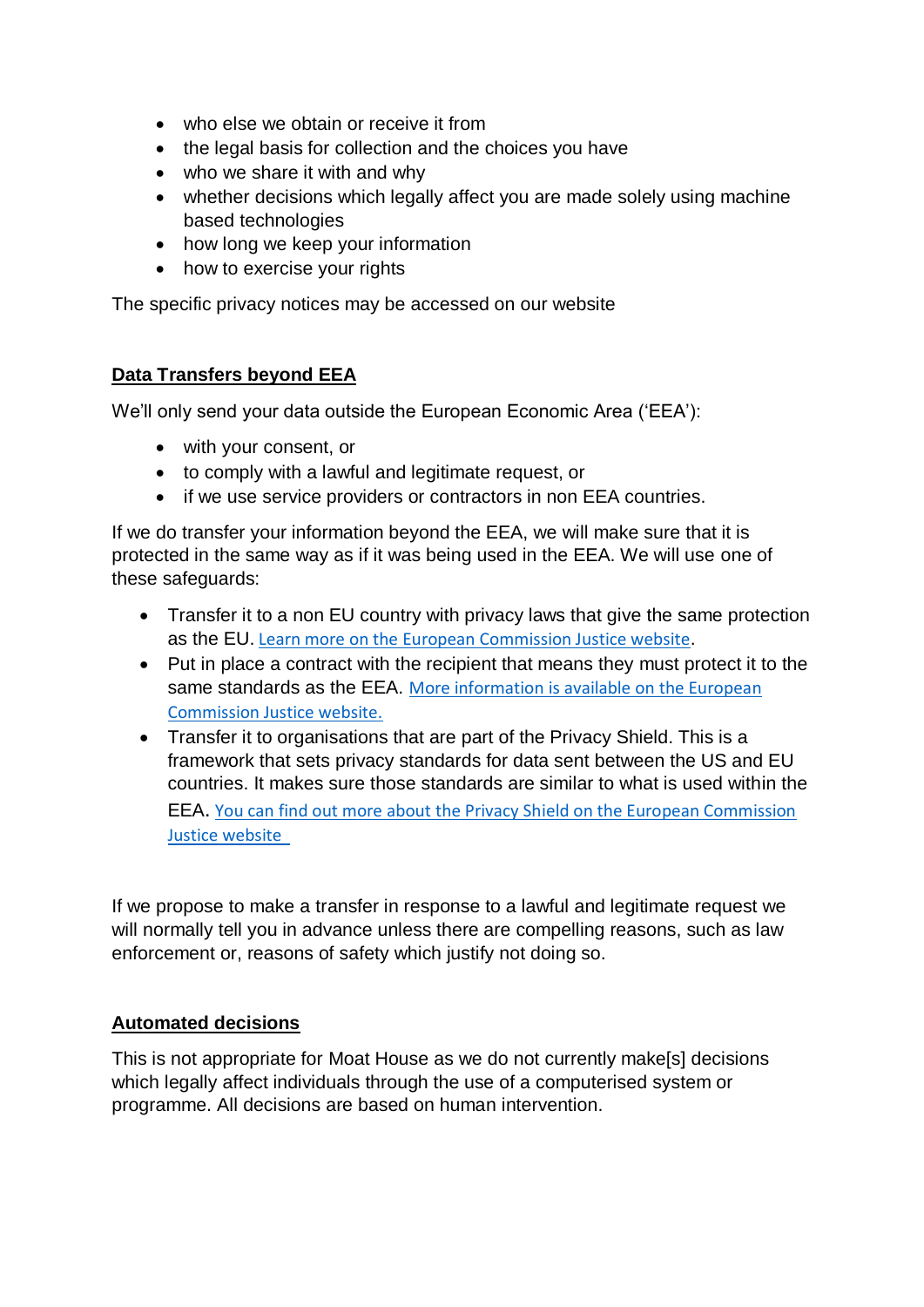## **Data Retention/criteria**

We'll only keep your personal information for as long as the law specifies. Where the law doesn't specify this, we'll keep your personal information for the length of time determined by our business requirements.

Our retention schedule outlines how long we retain certain types of information for and can be viewed on our school website

### **How we keep your information safe**

We're committed to ensuring your personal information is safe and protected from accidental loss or alteration, inappropriate access, misuse or theft.

As well as technical, physical and organisational controls, we recognise that a welltrained, informed and security alert workforce minimises privacy risks from human error and/or malicious threats.

We require our service providers to implement appropriate industry standard security measures. We only permit them to process your personal information for specified purposes in accordance with our contractual instructions.

### **Rights of individuals**

You may exercise the rights listed below in relation to our use of your personal information. Some rights are absolute and others are not.

To find out more about how these rights apply in particular circumstances, please refer to our Subject rights policy

To exercise these rights, please contact our Headteacher by emailing admin@moathouse.stokport.sch.uk

### **Complaints (ICO)**

If you're not satisfied with the way we have answered a request from you or handled your personal information, you have the right to make a complaint to the Information Commissioner.

This right is not dependant on you raising a complaint with us first but we would encourage you to contact our Data Protection Officer by emailing [IGSchoolSupport@stockport.gov.uk](mailto:IGSchoolSupport@stockport.gov.uk) so we can consider your concerns as quickly as possible.